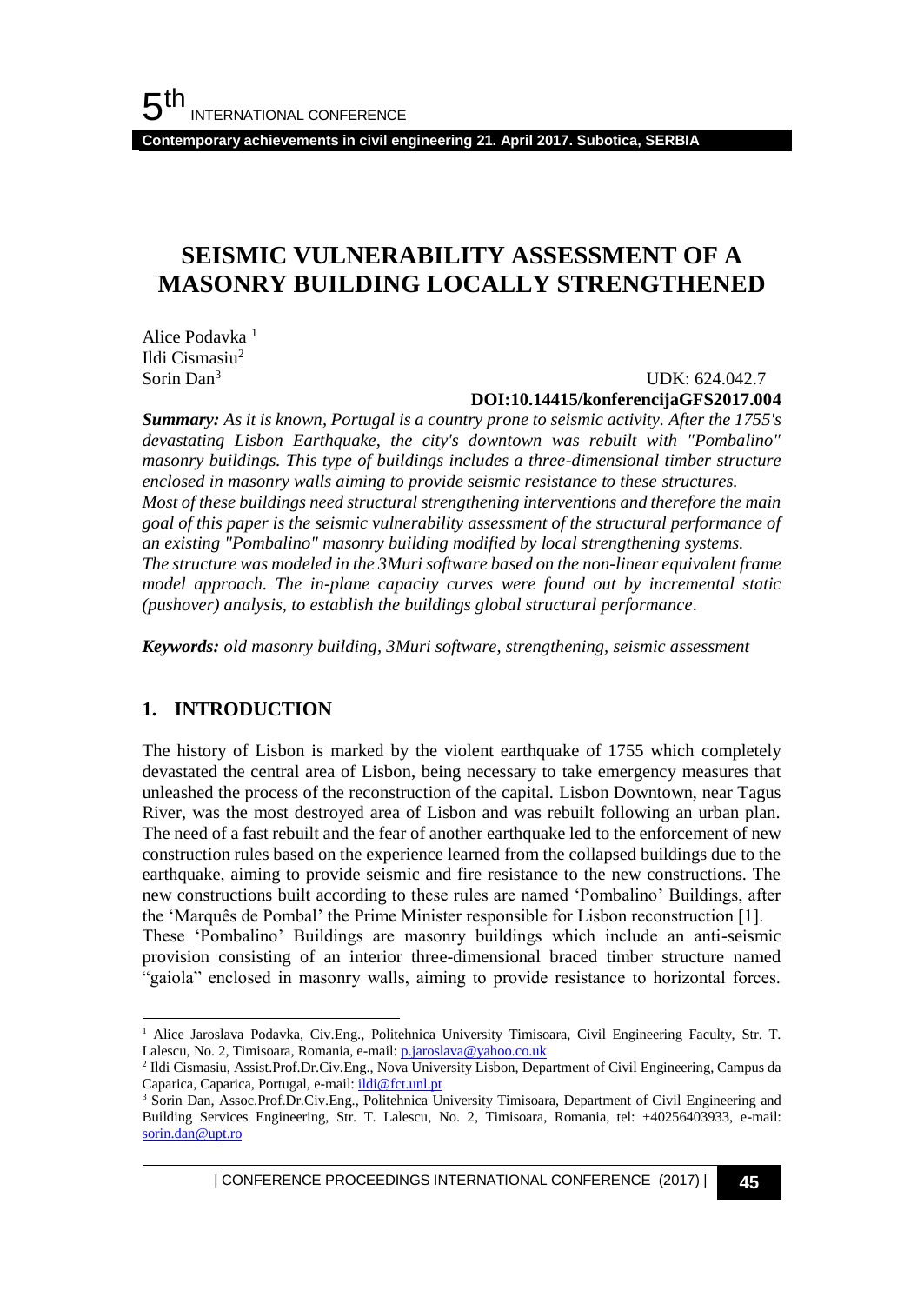# $\mathbf 5$ . међународна конференција **Савремена достигнућа у грађевинарству 21. април 2017. Суботица, СРБИЈА**

Although they exceeded a long time ago their life span for which they were designed, many of them are still in service, while the minimum requirements of comfort and safety are nowadays much more demanding, which leads to the necessary adaptation of housing to new regulatory requirements through a proper rehabilitation.

Figure 1 presents structural details of 'Pombalino Buildings, where the presence of the "gaiola" enclosed in masonry interior walls is identified. The other interior walls (partition walls) are wooden panels that should not be considered as having structural functions. Roofs are made with timber truss and ceramic tiles and may include window openings. Floors are timber slabs and can be considered as a flexible diaphragm. Ground floor walls are masonry walls supporting a system of vaults made of blocks of ceramic masonry and stone arches. Foundations include short and small diameter woodpiles connected by a timber grid. The masonry of the exterior walls is made of irregular blocks of calcareous stone and lime mortar having a very low resistance capacity. Masonry infill of the "gaiola" can be stone rubble, some of it from the earthquake-collapsed buildings, or clay bricks, similar to the bricks used at ground floor vaults. It is usual to find both type of masonry at the interior walls [2].



*Figure 1. Structural details of a "Pombalino" Building [2]*

The "gaiola" three-dimensional timber structure is like a birdcage made of vertical and horizontal elements braced with diagonals named St Andrew's Crosses (Figure 2). The connections between the timber elements of "gaiola" and the exterior masonry walls are performed by iron elements, but sometimes they do not exist.

The main conclusion of the study [1] was that "gaiola" structure increases the building global stiffness because: (1) the frequencies of the building with the "gaiola" are higher than those obtained in the model of the building without this structure, according to the modal configurations; (2) the presence of "gaiola" prevents local vibration modes of the masonry walls because the out-of-plane displacements of each masonry wall (façades and masonry walls between adjacent buildings) no longer occur independently from the rest of the structure; (3) the out-of-plane displacements are equal for parallel masonry walls connected by the same "gaiola" wall.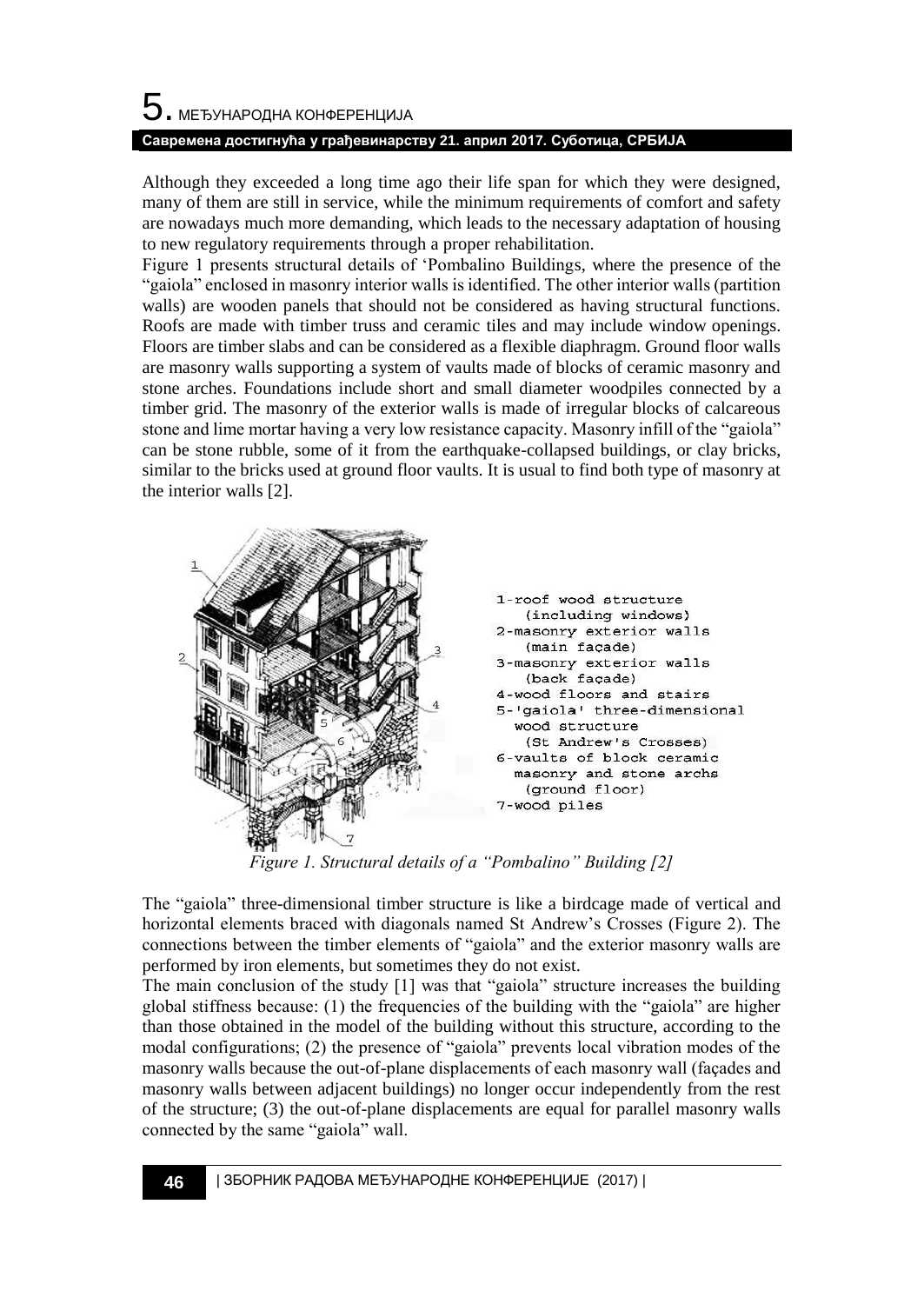**Contemporary achievements in civil engineering 21. April 2017. Subotica, SERBIA**



*Figure 2. Timber elements of "gaiola" enclosed in masonry interior walls*

### **2. DESCRIPTION OF THE STUDIED STRUCTURE**

The studied building is located in Rua S. João da Praça no. 29 to 39, in the parish of the Sé, in Lisbon. It was built in the nineteenth century as a typical "Pombalino" building.

Figure 3 presents the façade of the analyzed building. The building has, on the corner of Rua S. João da Praça and Largo Júlio Pereira, 3 levels and at the entrance from of Rua S. João da Praça 4 levels. The horizontal plan of the building is shown in Figure 4.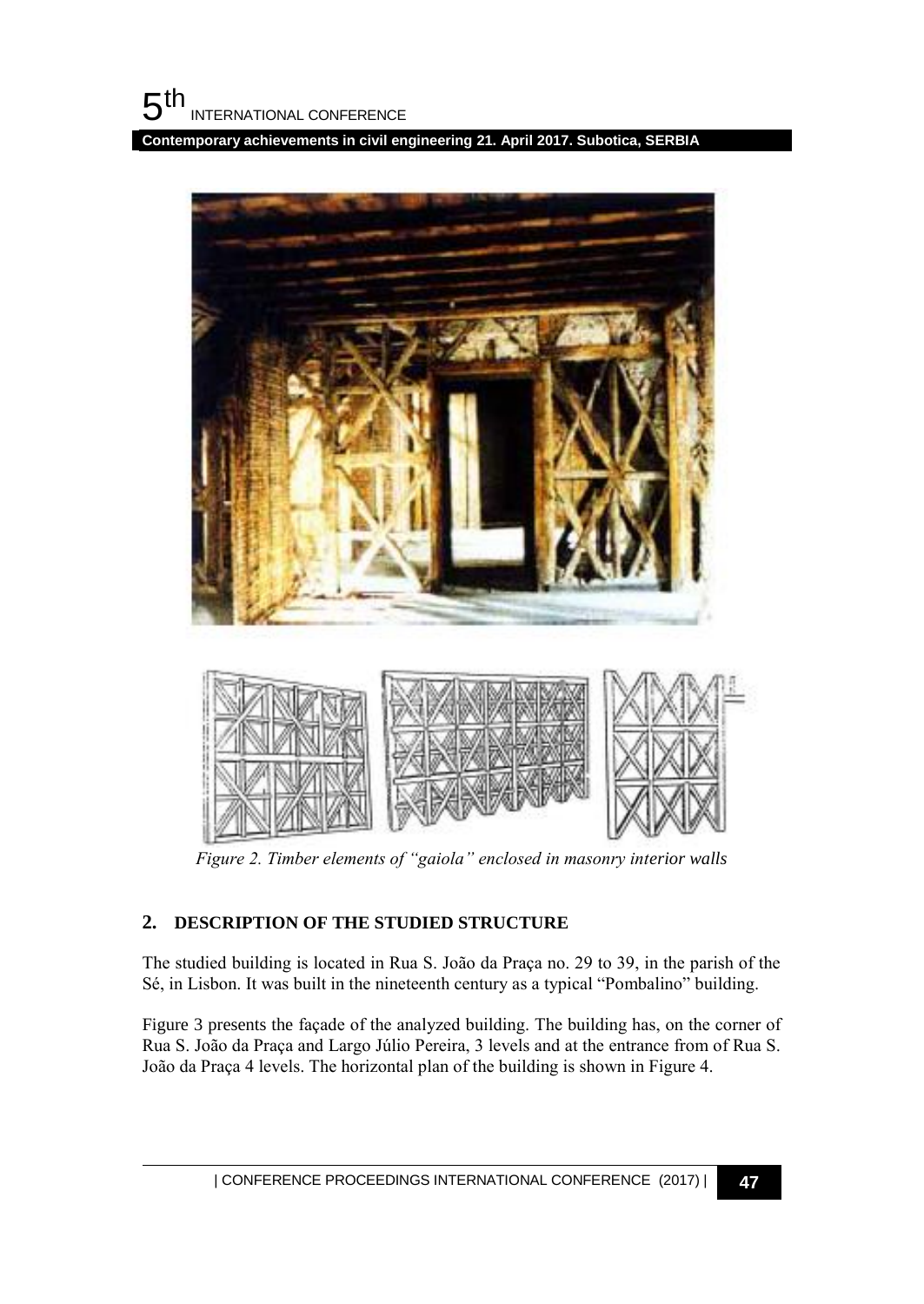**Савремена достигнућа у грађевинарству 21. април 2017. Суботица, СРБИЈА**



*Figure 3. Main façade of the analyzed building*



*Figure 4. Horizontal plan of the analyzed building*

In 2004, it was performed a reinforcement at the foundations of the façade walls, which presented cracks and settlements related to the decompression phenomena of the soil. This intervention consisted in the execution of micro-piles.

After a diagnostic study was performed, evident signs of large deformations, both at the level of the floors and at the level of the frontal walls, were identified. These deformations were caused by two main factors: the first one is related to the phenomenon of decompression of the constituent sands of the foundation soil and the second one is due to the lack of vertical continuity of the frontal alignments at the ground level [4].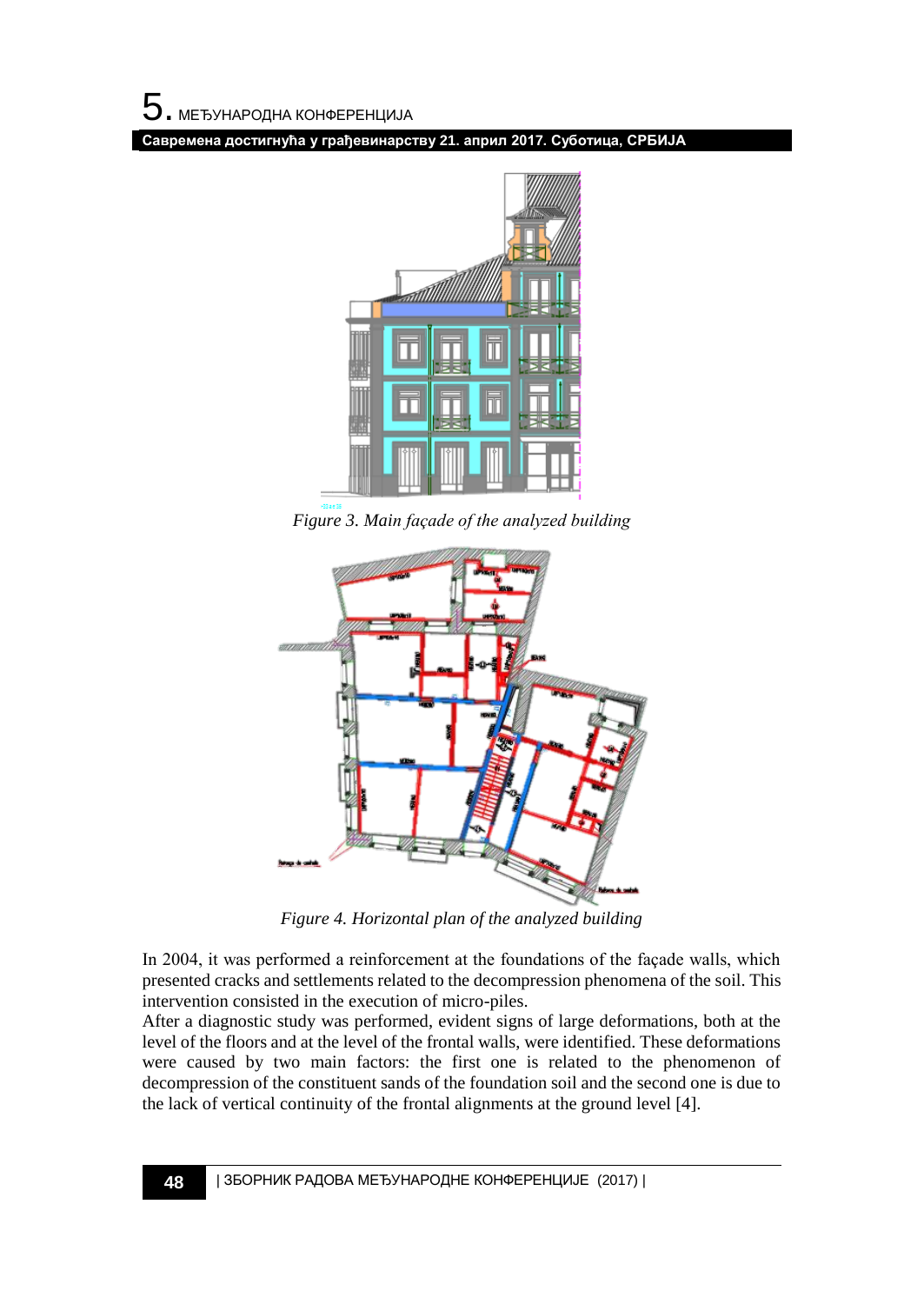#### 5 th INTERNATIONAL CONFERENCE

### **Contemporary achievements in civil engineering 21. April 2017. Subotica, SERBIA**

### **Strengthening interventions**

The large deformations of the existing floors and the lack of continuity of the vertical alignments at the ground level and the deformations of some frontal walls, led to the decision to completely demolish the interior, but keeping in place the existing masonry walls. Thus the solution involves the reconstruction of the frontal walls needed to support the floors in the same alignments as those already existing and the reconstruction of the existing staircase as it is.

The strengthening solution for the remaining masonry walls was a reinforced concrete plaster which provides the masonry with sufficient resistance to absorb the traction that shows up when the building is subject to seismic actions, in addition to ensure a confinement for vertical loads.

At the top of all maintained walls a reinforced concrete lintel was casted, that serves not only as a belt but also as a support for the new roof cover.

The kitchen and bathroom floors consist of a mixed steel-concrete slab supported by steel profiles HEA 160 linked to the frontal walls while the link to masonry walls is made by LNP100 steel profiles. The rest of the floors are timber slab supported in the same way as the mixed steel-concrete slabs.

The existing roof was also demolished and replaced by a new structure, consisting of main steel profiles and secondary wood elements.

### **3. THE EQUIVALENT FRAME MODEL**

In order to assess the seismic global response of the analyzed buildings, a threedimensional model was defined based on the equivalent frame model approach considering the commercial software 3Muri (S.T.A.DATA s.r.l., release 10.9.1.7). Modeling of the building is done by insertion of walls into discrete macro elements. These represent deformable masonry piers and spandrel beams on the level. Rigid nodes are placed in the areas of the masonry that are typically less subject to earthquake damage. Generally, the piers and the spandrel beams are contiguous at the openings, and the rigid nodes are elements that connect the piers and spandrel beams. The mathematical concept behind the use of this element allows the damage mechanism to be found. This is shear damage in the central part, or compression-bending at the edges of the element. In this way, the dynamic damage can be understood in the way that it actually occurs in reality (Figure 5) [5].

The nodes of the model are three-dimensional, with five degrees of freedom. Alternatively, they are two-dimensional nodes with three degrees of freedom. The three-dimensional nodes are used to allow transfer of the actions from one wall to another wall which located transversally to the first. The two-dimensional nodes only have degrees of freedom on the level where the wall is found, allowing transfer of the forces' state between the various points of the wall.

The horizontal structures are modeled with the three node floor elements connected to three-dimensional nodes. They can be loaded perpendicularly to their level using accidental or permanent loads. Seismic actions load the floor along the direction of the level. For this reason, the floor finite element is defined with axial rigidity, but without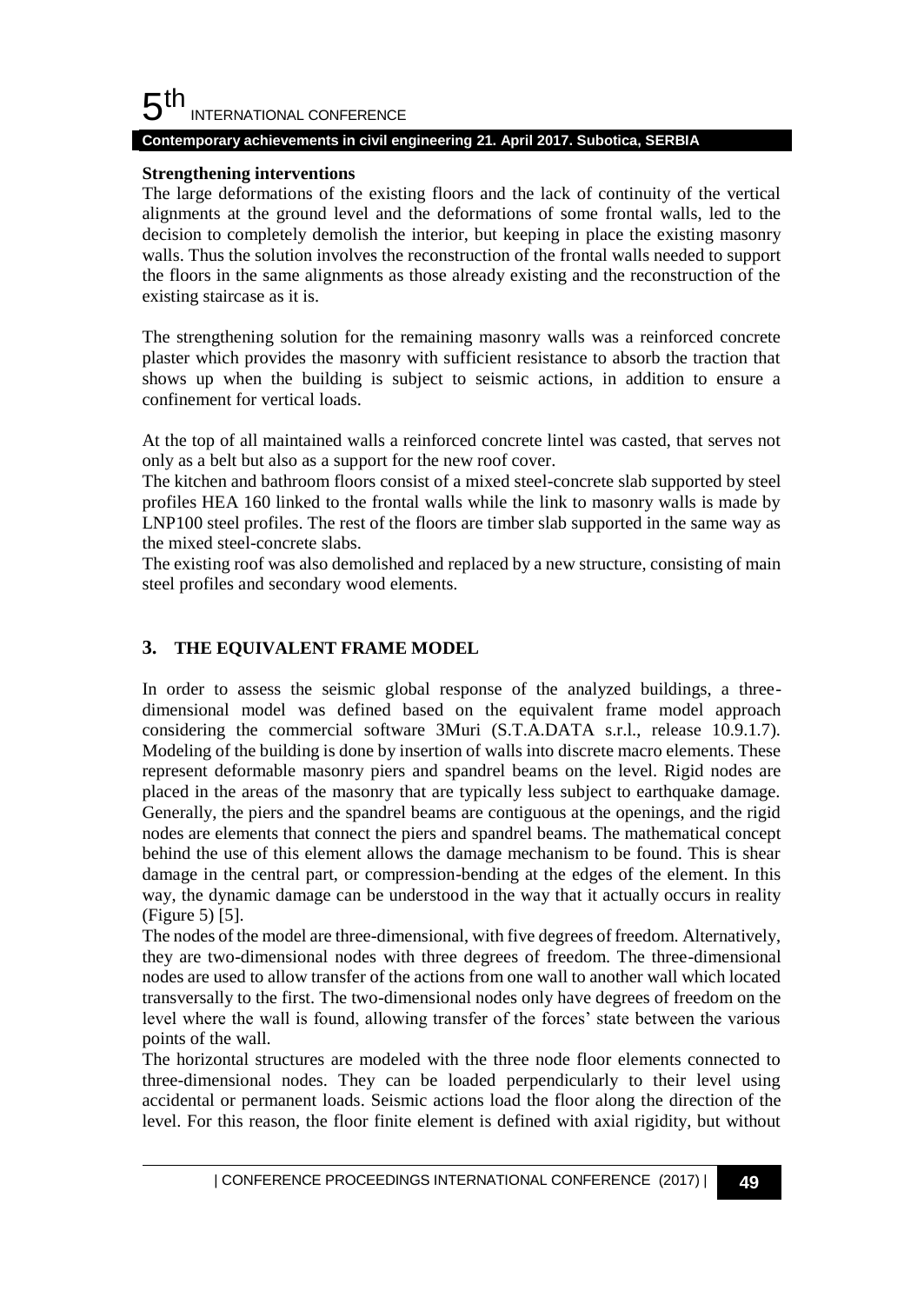# $\mathbf 5$ . међународна конференција **Савремена достигнућа у грађевинарству 21. април 2017. Суботица, СРБИЈА**

bending rigidity. This is because the main mechanical behavior is important as subjected to horizontal loads due to the seismic action.



*Figure 5. 3Muri software: equivalent frame model idealization [5]*

It should be noticed that the frontal walls were similarly defined to masonry walls by masonry macro-elements with very low mechanical properties, because these elements are expected to provide resistance to horizontal actions. This type of modeling does not correspond exactly to reality, but it is accepted if one takes into account the small contribution of these walls to the global structure response. In Figure 6 is presented a 3D model of the structure in 3Muri.



*Figure 6. 3D view of the studied structure*

In Portugal, for the design and assessment of structures it should be taken into account two types of seismic actions:

- Seismic action type 1 corresponding to a scenario of faraway earthquake;
- Seismic action type 2 corresponding to a scenario of nearby earthquake.

For Lisbon city and for normal residential buildings, for the seismic action type 1 the design ground acceleration is  $a_g=1.5 \text{ m/s}^2$  and for seismic action type 2 is  $a_g=1.7 \text{ m/s}^2$ . Figure 9 displays the elastic response spectrum for both types of seismic actions.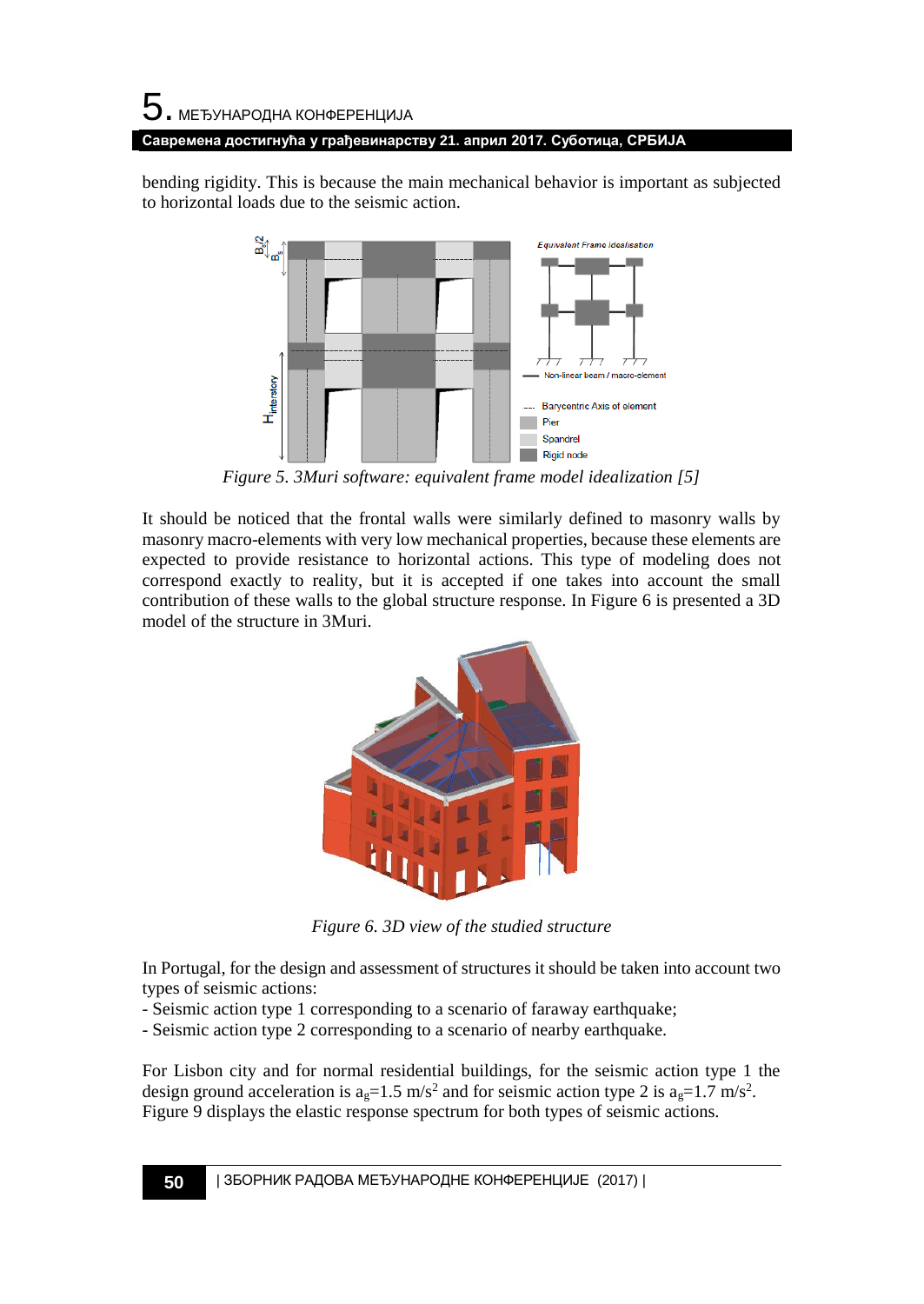

*Figure 9. Elastic response spectrum for Lisbon Downtown [6]*

It can be seen that, for most of the structural periods' range, the seismic action type 1 is the most demanding, but for the low values periods' range (high frequencies), the seismic action type 2 is the more demanding. The two seismic actions must be considered in the subsequent analyses performed.

## **4. CAPACITY CURVES**

The in-plane capacity of the buildings was obtained by non-linear static (pushover) analysis. The analyses were performed for each main direction of the building considering two load patterns: (i) uniform, proportional to the mass; and (ii) pseudo-triangular, proportional to the product between the mass and height. Due to the flexible behavior of the floors, the pseudo-triangular distribution is more accurate than the modal distribution proposed by design codes (proportional to the first vibration mode) as the fundamental vibration mode have a low mass participation. The building pushover curves are plotted in Figure 10 as function of the base shear force  $(V_b)$  and node control displacement defined at the roof level.



*Figure 10. Pushover curves in the two directions for both uniform and triangular load patterns*

Based on the results obtained we can notice that the stiffness and strength of the building is a little bit higher in Y direction.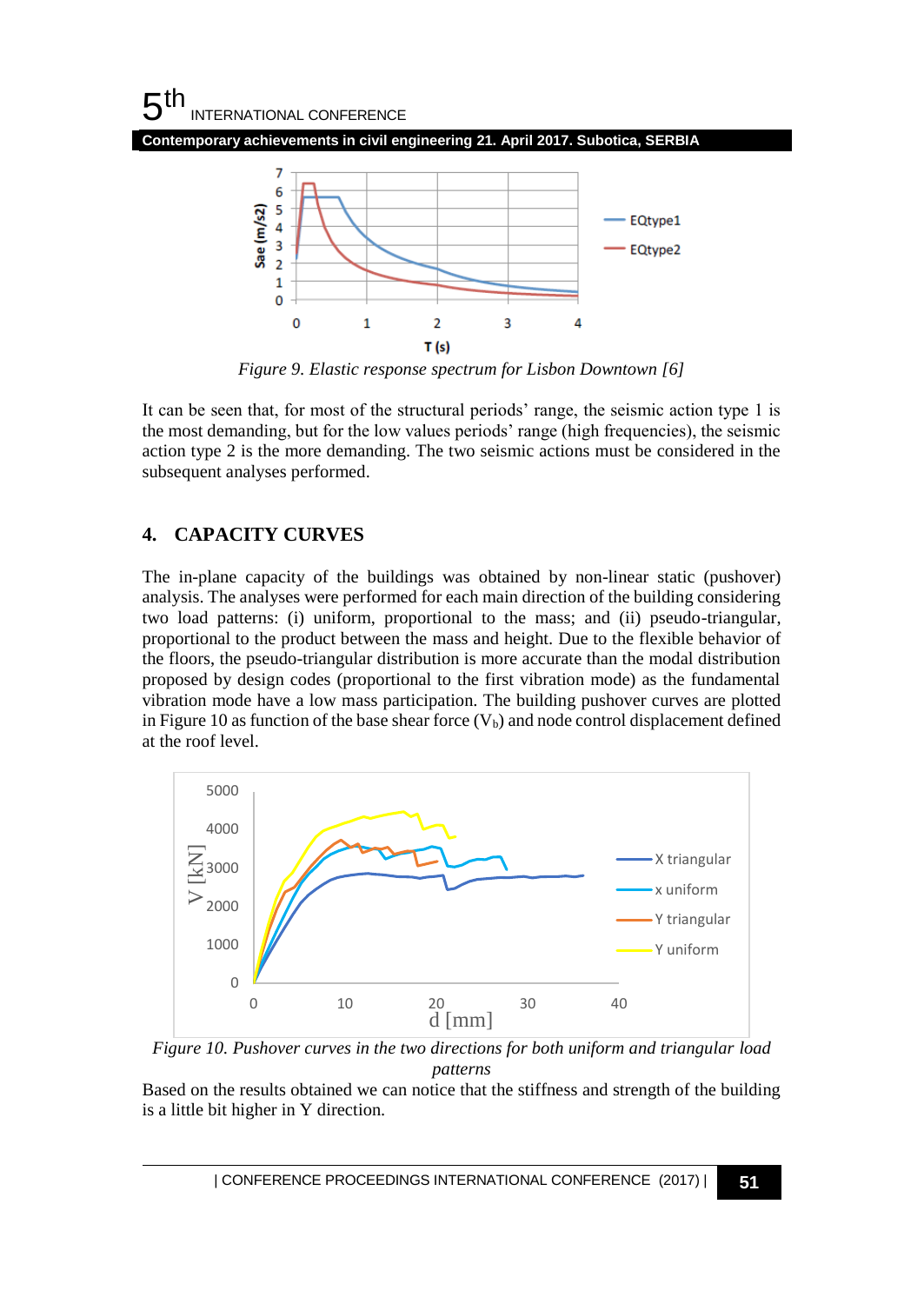# 5. МЕЂУНАРОДНА КОНФЕРЕНЦИЈА **Савремена достигнућа у грађевинарству 21. април 2017. Суботица, СРБИЈА**

On the other hand, the ductility of the system is higher on the X direction. In both directions piers are very slender (due to the opening's configuration) and with a very moderate coupling provided by spandrels. By comparison of the results obtained with the two lateral load patterns, it can be seen how the triangular load pattern is more demanding than the uniform load pattern, since the curves run below the later ones. Figure 11 and Figure 12 shows the damage pattern on the main façade walls of the buildings for the last steps of the pushover analysis. The legend of the figures displays the type of behavior and damage failure in each structural element.



*Figure 11. Damage pattern of the main facade with pseudo-triangular load in X direction*



*Figure 12. Damage pattern of the main facade with pseudo-triangular load in Y direction*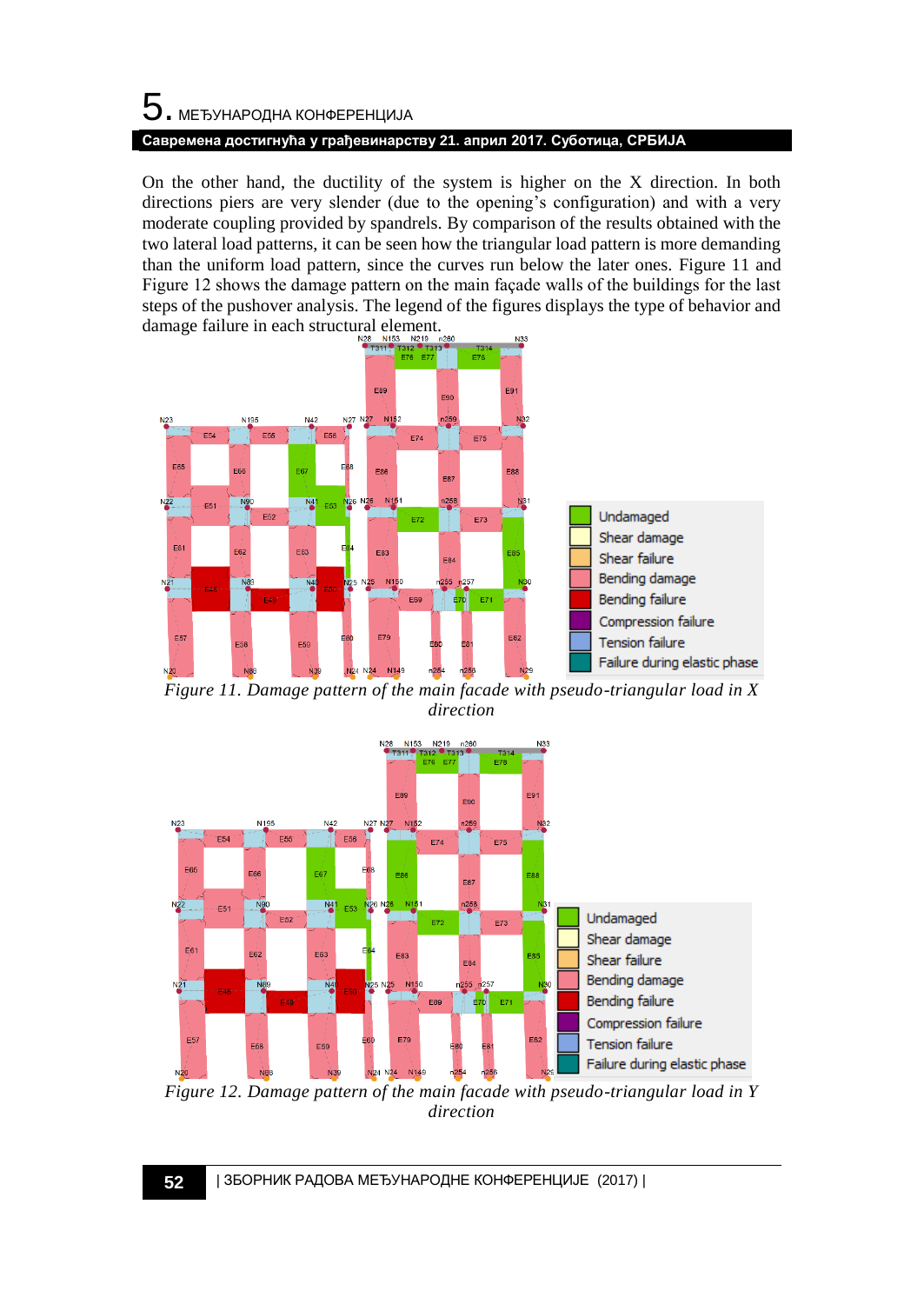#### 5 th INTERNATIONAL CONFERENCE

#### **Contemporary achievements in civil engineering 21. April 2017. Subotica, SERBIA**

Timber floors are typically flexible and they were replaced, in agreement with the conservation principle, with new ones to increase their in-plane stiffness that enables the horizontal forces to be redistributed between the failing walls to the adjacent remaining walls, therefore the structure should behave like a box. In this case, the structure has a different behavior because of the connection among different elements and it exhibits a soft story failure mode.

The global structural performance of the structure is affected by the efficiency of floorwall and beam-wall connections.

## **5. CONCLUSIONS**

In this paper, a brief description of the typology of "Pombalino" buildings is presented and the results of the seismic assessment, based on nonlinear static procedures, of an existing building, which was structurally strengthened, are discussed. The structure was modelled with the equivalent frame model approach considering 3Muri software, release 10.9.1.7.

The buildings structural capacity curves were found out by incremental nonlinear static (pushover) analysis, neglecting the out-of-plane behavior of the walls (the design code assumes that the global building response is governed by the in-plane behavior of walls). Due to the fact that the global structural performance of the building is affected by the connections among different elements, a further study needs to be done, especially for better understanding the floor-wall, beam-wall connections.

### **REFERENCES**

- [1] Cardoso Rafaela, Lopes Mário, Bento Rita "Earthquake Resistant Structures of Portuguese Old "Pombalino" Buildings*" 13th World Conference on Earthquake Engineering,* Vancouver, Canada, **2004**.
- [2] Cardoso R., Lopes M., Bento R., D'Ayala D. "Historic, Braced Frame Timber Buildings With Masonry Infill ("Pombalino" Buildings)", *World Housing Encyclopedia Report, Earthquake Engineering Research Institute EERI*, www.world-housing.net (Country: Portugal)
- [3] Cardoso Rafaela, Lopes Mário, Bento Rita "Seismic Assessment of "Pombalino" Buildings*" 13th World Conference on Earthquake Engineering,* Vancouver, Canada, **2004**.
- [4] A2P, Camera Municipal de Lisboa "Specifications" *Edifício na rua s. joão da praça nos 29 a 39 – Lisboa projecto de execução de fundações e estruturas,* P628-A2P-EXE-MD-002-0, Lisbon, **2012**.
- [5] Simoes A., Bento R., Lagomarsino S., Cattari S. "Seismic Pushover Analysis of 'Gaioleiro' Buuildings in Lisbon" *50SE-EEE 1963-2013 International Conference on Earthquake Engineering,* Macedonia, **2013**.
- [6] Simoes A., Bento R., Lagomarsino S., Cattari S. "Seismic assessment and retrofitting of "Pombalino" buildings by fragility curves" *15 World Conference on Earthquake Engineering*, Lisbon, Portugal, **2012**.